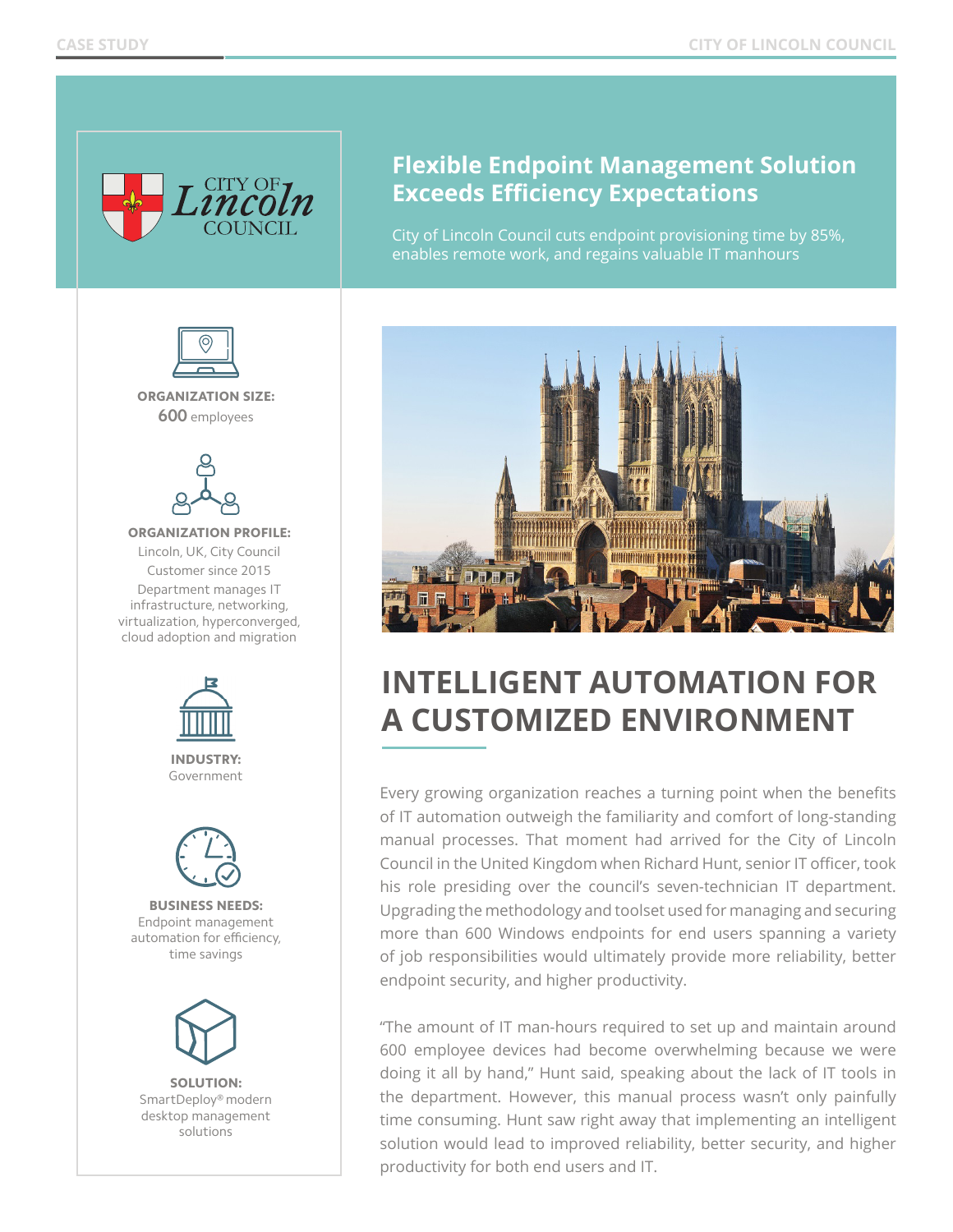The department was managing a long list of hardware models from multiple vendors, including Dell, Microsoft, and Toshiba. Managing a disparate inventory required significant time for device driver management to keep endpoints updated and secure. Additionally, every device configuration and software payload differed by department or job role. And as an added layer of complexity, the department used a lot of custom software, forcing IT managers to port over all the software and updates individually.

Having been a SmartDeploy user at his previous job, Hunt knew there was a more efficient way for the small IT department to manage the complex environment. Better yet, it wouldn't require any additional infrastructure or a lengthy and expensive implementation process. He quickly made the case for SmartDeploy. "It quickly became clear that the cost of a SmartDeploy license was at least one-fourth of the cost of the man-hours we were spending per week to keep devices running," Hunt said.

Not only was the 75% reduction in IT labor cost obvious, but SmartDeploy was also at a price point so reasonable that Hunt could avoid burdensome bureaucratic procurement mandates. "For our council in the UK, once the cost goes over a certain amount, you have to go to market. You can't mention names; you just have to say, 'we want something that does X, Y, and Z,' and then everyone registered on that catalog is able to respond with their products / solution. The cheapest one wins generally. But SmartDeploy was priced so well that we didn't have to go through that process."

Along with clear cost saving benefits, SmartDeploy was able to alleviate the inconveniences and headaches of managing device drivers, bespoke software, and individual device specifications. More than 1,500 model-specific, prebuilt device driver packages were available for download, which made managing all the devices easier and more consistent, whether IT needed to reimage existing devices or provision new hardware.

## **THE QUICK SHIFT TO MANAGING USERS REMOTELY**

When we got the mandate that no one could come into the office anymore, we had a two-week period to get everyone working from home. So that's more than 600 users within two weeks that we got working from home by leveraging SmartDeploy's cloud deployment service.

> **Richard Hunt** Senior IT Officer **Large Government Agency**

Like so many organizations and their IT departments within them, the COVID-19 crisis caused considerable changes to Hunt's department roadmap. Just a few months before the onset of the pandemic, Hunt and his team had started a trial process of migrating users to Microsoft Office 365 for most of their office services. But it was an adoption process set to take place over the course of years.